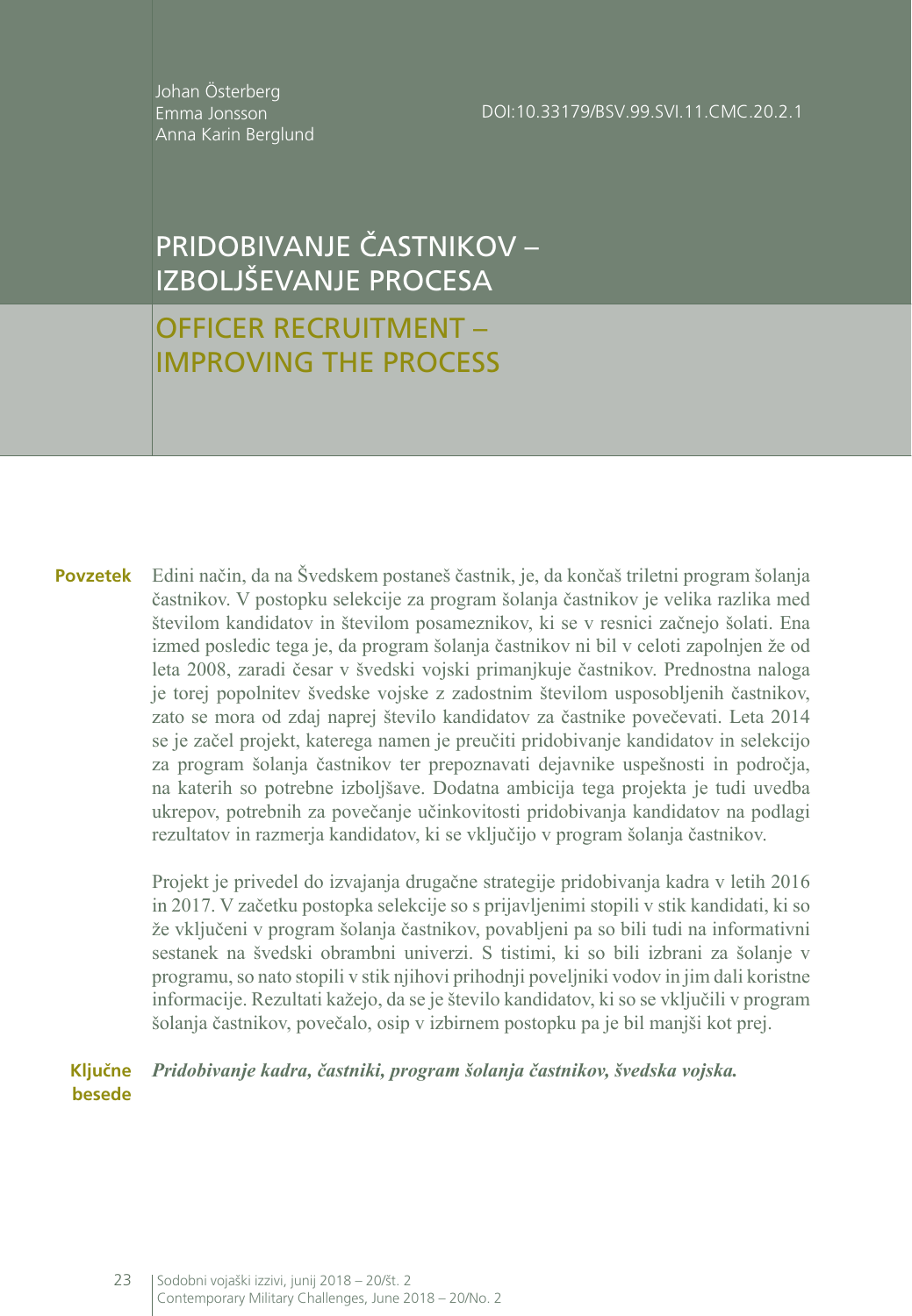The only way to become an officer in Sweden is to complete the three-year Officers' Programme (OP). In the selection process for the OP, there is a large gap between the number of applicants and the number of individuals who start the programme. One consequence of this is that the OP has not been fully manned since 2008, thus leaving the Swedish Armed Forces (SAF) with a shortage of officers. Manning the SAF with sufficient officers with the right qualifications is a priority, and henceforth the number of cadets must increase. Therefore, in 2014, a project was launched with the aim of examining recruitment to and selection for the OP, as well as identifying success factors and areas of improvement. An additional ambition was to introduce measures intended to increase recruiting efficiency based on the results, and the proportion of individuals who enter the OP. **Abstract**

> The project led to the implementation of a different recruitment strategy in 2016 and 2017. Early in the selection process applicants were contacted by cadets already studying on the OP, and were invited to an information meeting at the Swedish Defence University. Those who were selected to start the OP were also contacted by their future platoon commanders, who provided useful information. The outcomes show that the numbers of cadets starting the OP increased, and the dropout rate during the selection process was lower than before.

#### *Recruitment, Officers, Officers' Programme, Swedish Armed Forces* **Key words**

In order to become an officer in Sweden, it is necessary to complete the three-year Officers' Programme (OP). The OP has been an academic education at the Swedish Defence University (SEDU) since 2008. The programme leads to a Bachelor's degree in War Science. In recent years the number of positions available on the OP has been 150. However, the Swedish Armed Forces (SAF) and the SEDU are struggling to fill these positions. The SEDU and the SAF have not succeeded in manning the SAF with a sufficient number of officers for the past 10 years. **Introduction**

> During the selection process, there are more individuals voluntarily dropping out than there are those not passing the selection tests. Overall the proportion of individuals dropping out is about 80-85%. The reasons for voluntarily dropping out varies; many applicants already have an academic degree and do not want to spend an additional three years within the education system, while others have a competing duty or position in the SAF (many of those applying are already employed soldiers or NCO's in the SAF). The dropout rate among those who have been admitted to the OP, but have chosen not to start the programme, has been between 20% and 30% for the past three years. These individuals have passed the entire selection process and are qualified and ready to start the OP.

> When the all-volunteer force (AVF) was introduced in Sweden 2010, a two category system with NCO's and officers was re-introduced (see Hedlund, 2011). The NCO's take a one-year specialist training course while the officers complete the 3-year academic OP.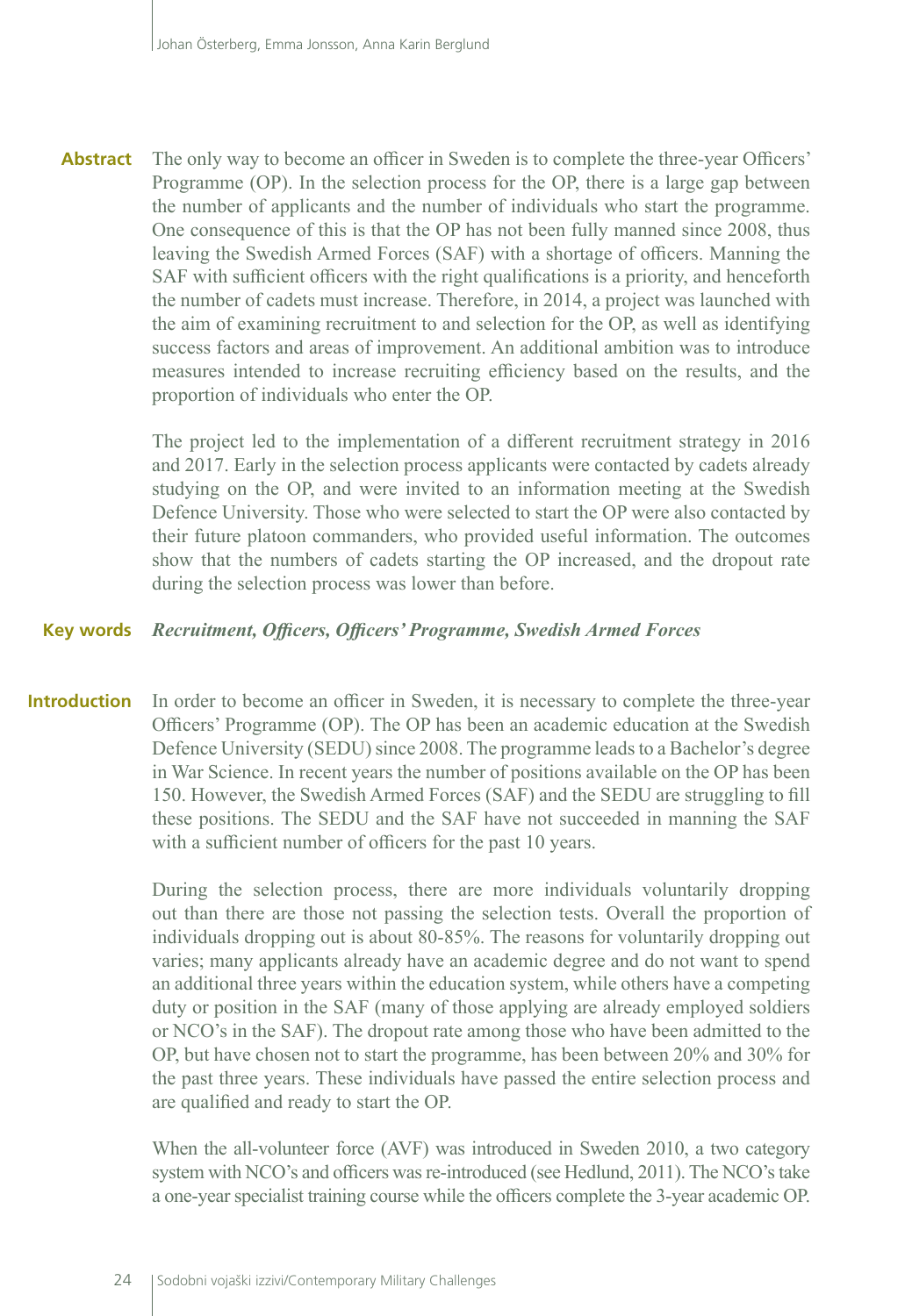Today, there is considerable competition for skilled personnel in the labour market, which presents major challenges for employers in recruiting and retaining qualified personnel. Another recruitment obstacle for the SAF in general, and as a consequence for the OP in particular, is the demographic distribution in Sweden (Jonsson & Österberg, 2017), which resembles the situation in many western countries (Münz, 2007, 2011). The large birth cohorts of the 1940s and 1950s are leaving the labour market, including the armed forces, and will be replaced by smaller birth cohorts. In a few years' time, one of the smallest birth cohorts in Sweden, people born in 1999, will enter the labour market at the same time as larger cohorts are retiring (Statistics Sweden, 2016).

Various studies address the problem of a shortage of military personnel (e.g. Lewis, 2004; Henning, 2006; Korb & Duggan, 2007; Suman, 2015). The challenges in recruiting and retaining individuals remain, regardless of the manning system, be it AVF or general conscription (Szvircsev Tresch & Leuprecht, 2010; Weber & Österberg, 2015).

### **THE SWEDISH CASE**

Österberg et al. (2017) have shown that the retention challenges in Sweden have increased since the introduction of an AVF. Jonsson and Österberg (2017), as well as Österberg (2017), outline the different strategies used by the SAF in order to increase the recruitment base by approaching groups under-represented in the SAF. In addition, Weber and Österberg (2015) describe the generational differences and recruitment in western societies, where the values of the younger population also seem to be changing from materialist to post-materialist priorities (Inglehart, 2008, Inglehart & Welzel, 2010). Furthermore, youths are likely to put more emphasis on self-fulfillment, individual freedom and quality of life, which in turn will restrict the armed forces' ability to meet recruitment and retention goals (Apt, 2005: 89). Hedlund (2011) illustrates how officer education in Sweden has altered over the last 25 years, due to strategic decisions, different manning systems (conscription and AVF), and the implementation of the academic OP.

## **THE ADMISSION PROCESS FOR THE SWEDISH OFFICERS' PROGRAMME**

The initial application is completed online and the application window is open for a period of two months per year. Those qualified at the initial step are those who have completed secondary education as well as the basic military training, have Swedish citizenship, and have passed a background security check. The applicants are then called to the Swedish Defence Recruitment Agency for physical and cognitive tests, which include interviews with a psychologist, as well as with a military officer.<sup>1</sup> The selected applicants are invited to commence the OP in August of each year.

*<sup>1</sup> Until 2016 these tests were held in two sessions at different times (here called Test 1 and Test 2); since 2016 all tests have been performed during one session.*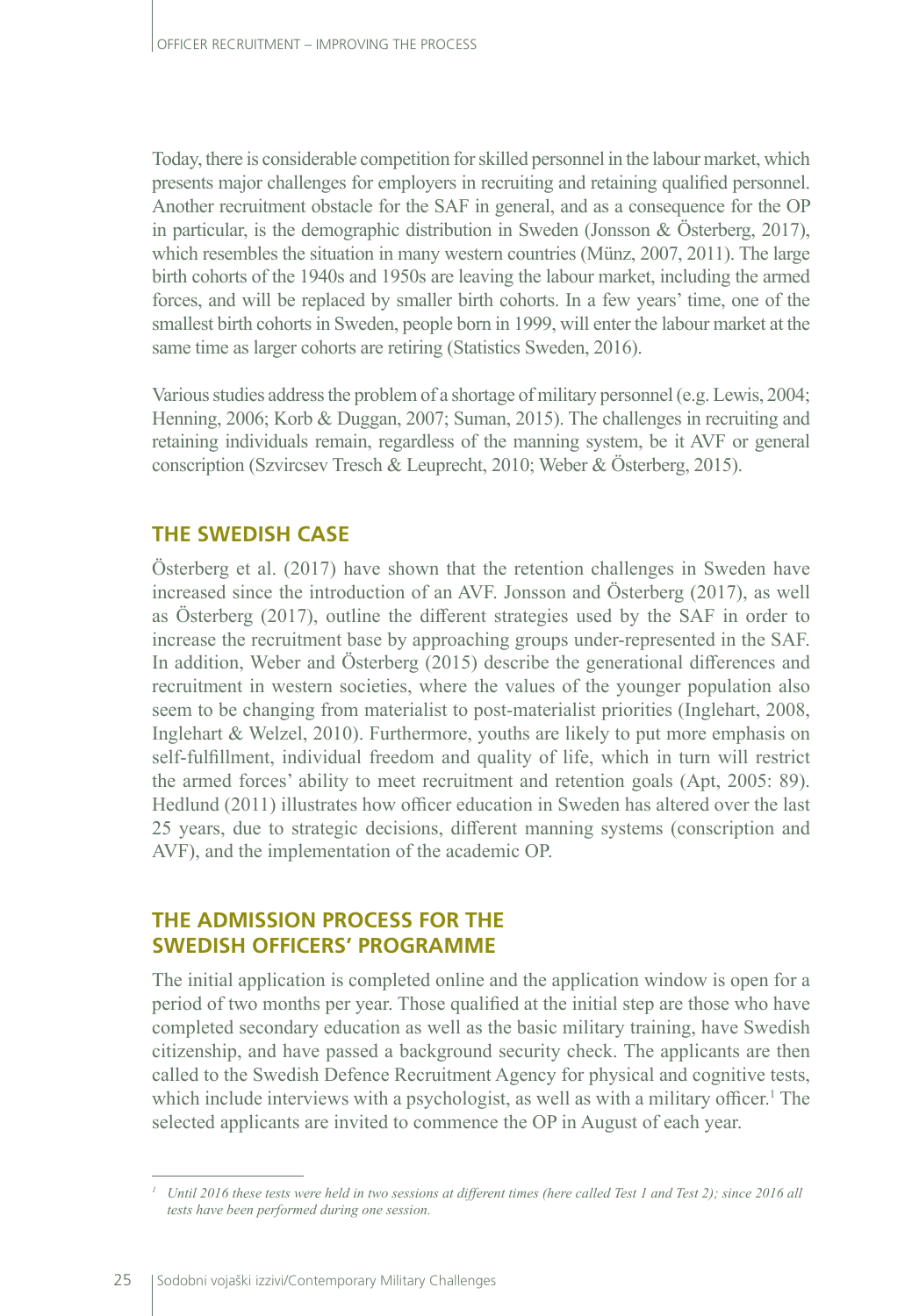#### **THE SWEDISH OFFICERS' PROGRAMME**

The OP is run by the SEDU in Stockholm and covers both practical and theoretical studies. Most of the course takes place at the Military Academy Karlberg in Stockholm, except for two semesters which take place at the SAF's arms and service schools. When studying at the OP, every cadet is not only a college student at the SEDU, but also an officer cadet in the Armed Forces Cadet Battalion. The course includes benefits such as meals, accommodation, free travel between the Academy and home, course literature and a daily allowance. The average age of those starting the OP in recent years has varied between 24 and 27 years, and 14-19% have been women.

### **AIM**

All in all, there are significant challenges when it comes to the recruitment of officers, hence the aim of this study is to examine recruitment to and selection for the OP, with the purpose of identifying success factors and areas of improvement. An additional ambition is to introduce measures based on the results intended to increase recruitment efficiency, and the proportion of individuals who enter the OP.

### **1. METHOD**

In order to study recruitment to and selection for the OP, the authors have conducted three different studies, which are described below. The first study investigated how many individuals have the potential to enter the OP annually. The second study analyzed the application and admission statistics of the OP, and the third and final study focused on the dropout rate during the selection process to the programme. These studies gave us an indication of how big the recruitment base is to the OP, as well as the dropout rate and the reasons for dropping out of the selection process.

#### **1.1 Potential for entering the Officers' Programme**

The first study investigated how many of the applicants to basic military training (BMT) met the physical and cognitive requirements for the OP annually. The data simulations were based on data from the BMT admission tests 2011-2013, obtained from the Swedish Defence Recruitment Agency (*n* = 50,858). The tests comprise physical and cognitive testing, and applicants must reach a score of 6 on a 9 point stanine scale in general intelligence, psychological ability and leadership potential; a score of 4 (of 9) in physical capability; and 3 (of 9) in muscular performance in order to meet the qualifications for the OP. The results of this study gave us an indication of how big the recruitment base is to the OP.

#### **1.2 Application and admission statistics**

Statistics for applications and applicants' attendance at the different stages of the selection process were studied by using data from the SEDU admission section. From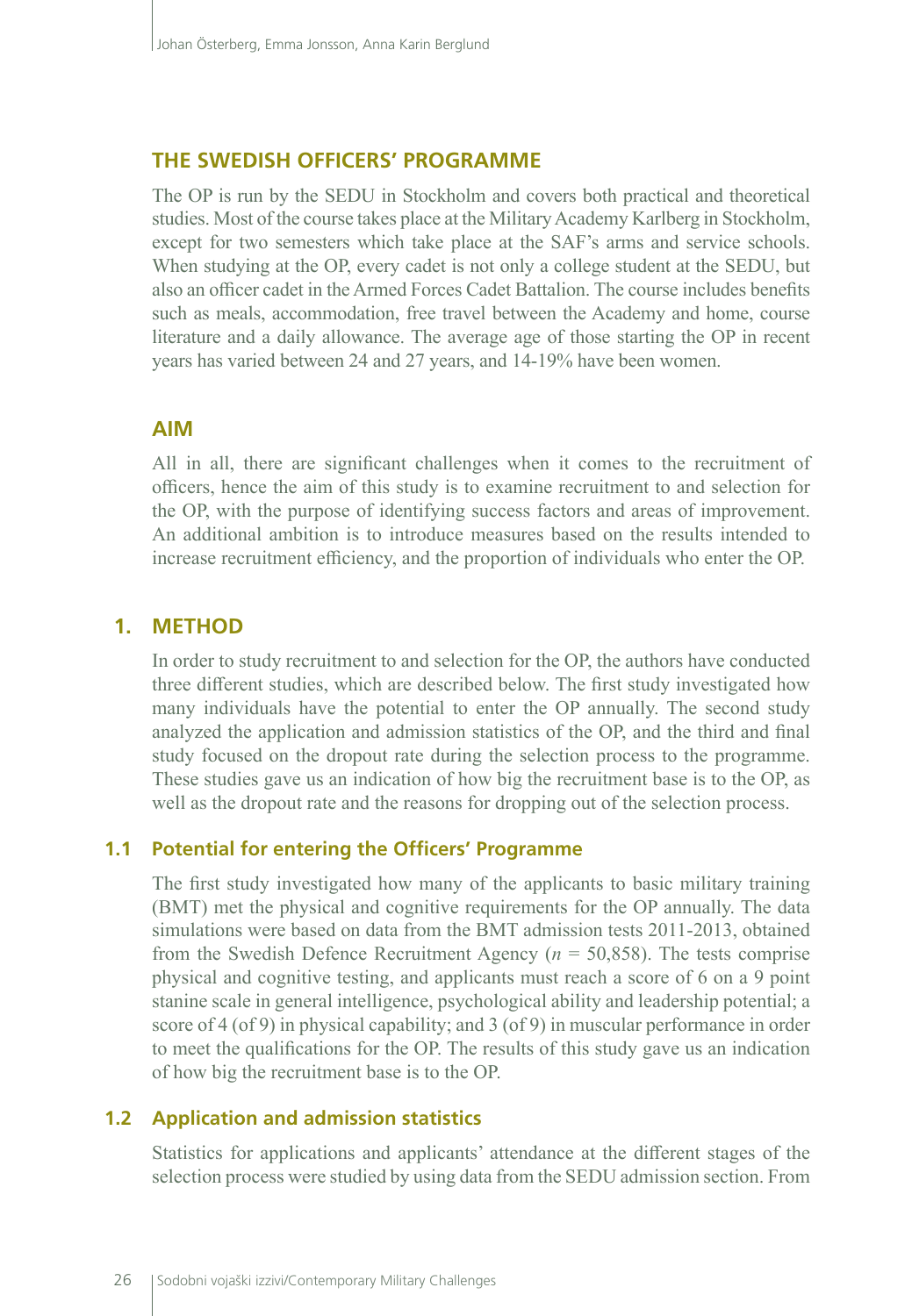this data, we could see how many applications there were and how many individuals actually started the OP each year since 2008, and relate these numbers to each other.

#### **1.3 Dropout rate during the selection process**

Dropout rates during the selection process were studied at three stages in the process: those who did not show up for test 1, those who did not show up for test 2, and those who declined the offer of a position on the OP.

The Research, Education and Student Department at the SEDU assisted the project by giving us the email addresses of those in the sample. Individuals who dropped out at the test 1 or test 2 stages responded to an internet survey, dispatched by the authors, and in 2015 those individuals who were offered a place on the OP but turned it down were sent an email request for participation in a short semi-structured telephone interview. The number of respondents is shown in Table 1. The response rate in the dropout study was 51% for test 1, 30% for test 2 and 56% for the telephone interview.

Table 1: Num participa the dr

| ble 1:<br>ber of |          | Test 1 | Test <sub>2</sub> | Offered a position |
|------------------|----------|--------|-------------------|--------------------|
| nts in           | OP 14-17 | 43     | $\sim$            |                    |
| opout<br>study   | OP 15-18 | 44     | ر ا               | ZU                 |

# **2. RESULTS**

# **2.1 Potential for entering the Officers' Programme**

The potential of applicants for BMT in 2011-2013 to become qualified to enter the OP was studied in 2014 (Jonsson & Österberg, 2014). During these three years, 50,858 applied for BMT, of which 21,838 individuals (43%) attended the admission tests.<sup>2</sup> The potential to qualify as cadets on the OP was measured using five variables from the admission tests. In order to obtain cadet potential, the eligibility requirements were set at a score of 6 on a 9 point scale in general intelligence, psychological ability and leadership potential; a score of 4 (of 9) in physical capability; and 3 (of 9) in muscular performance. Approximately half of the individuals tested met the requirements in the psychological variables, and just over 90% met the physiological requirements. In total, 22% of those tested (or 9.5% of all applicants) achieved all five eligibility requirements, thus obtaining cadet potential. Therefore, there were approximately 1,600 individuals annually with cadet potential, which is significantly

*<sup>2</sup> Note that there were a number of individuals who applied and tested more than once.*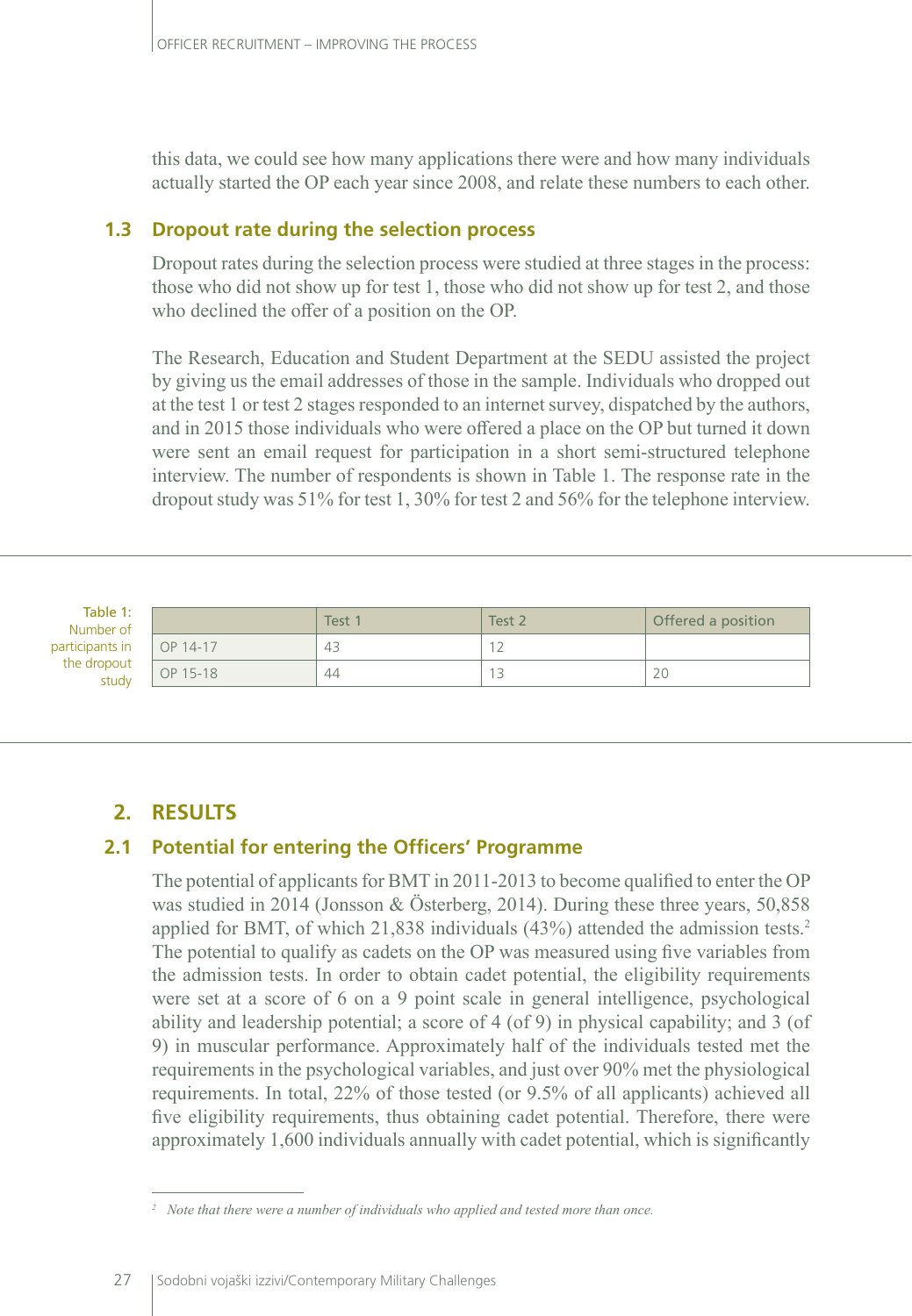higher than the actual numbers of applicants to the OP (approximately 500 annually, see Table 2).

Interest in becoming an officer among the applicants for BMT is quite high, with about 50% of applicants saying that they are interested. The study of cadet potential (Jonsson & Österberg, 2014) showed that this potential was higher among those who were interested than among those who were not interested. Overall, 19% of the individuals taking the admission tests were both interested and had potential. The study also showed that three out of ten who had cadet potential did not state an interest in an officer role.

#### **2.2 Application and admission statistics**

Table 2 shows the number of applicants, the number offered positions, and the number who actually started the OP in the period 2008-2017, as well as the dropout rate in the final stage and for the entire process (total dropout).

Table 2: Number applicant number offer positions, and number w started the OP the years 200  $2017$ , as well the percenta dropout in th final stage and tot. Pilots and speci assignments a excluded; th are selected a different w and do not apply through the same process as those included in this study.

| z.<br>of<br>ts, | Year    | Applicants | Offered<br>place | Started | Dropout rate,<br>final stage $(\%)$ | Total dropout<br>rate $(\%)$ |
|-----------------|---------|------------|------------------|---------|-------------------------------------|------------------------------|
| ed              | 2008    | 457        | 140              | 101     | 27.9                                | 77.9                         |
| nd<br>ho        | 2009*   | 625        | 150              | 150     | $\overline{\phantom{a}}$            | 76.0                         |
| in.             | $2010*$ | 753        | 90               | 89      | 1.1                                 | 88.2                         |
| 18-<br>as       | $2011*$ | 454        | 90               | 86      | 4.4                                 | 81.1                         |
| ge<br>he        | 2012    | 350        | 90               | 75      | 16.7                                | 78.6                         |
| in.             | 2013    | 313        | 106              | 85      | 19.8                                | 72.3                         |
| al.<br>ial      | 2014    | 601        | 125              | 96      | 23.2                                | 84.0                         |
| are             | 2015    | 497        | 143              | 104     | 27.3                                | 79.1                         |
| ey<br>in        | 2016    | 462        | 146              | 118     | 19.2                                | 74.4                         |
| 'ay             | 2017    | 507        | 165              | 132     | 20.0                                | 74.0                         |

\* The low dropout rate at the final stage 2009-2011 can be explained by reserve admissions. Data from the Research, Education and Student Department at the SEDU.

In recent years, the number of applicants for the OP has varied. Table 2 also shows that the dropout rate during the admission process is very high (approximately 80%). The OP admission process aims to find the best candidates for the programme and for the officer profession. During the various stages of the process, individuals who do not meet the requirements are eliminated. At the end those who meet the requirements and are judged to be most suitable are admitted. However, at each step in the admissions process, a number of individuals who are qualified for the next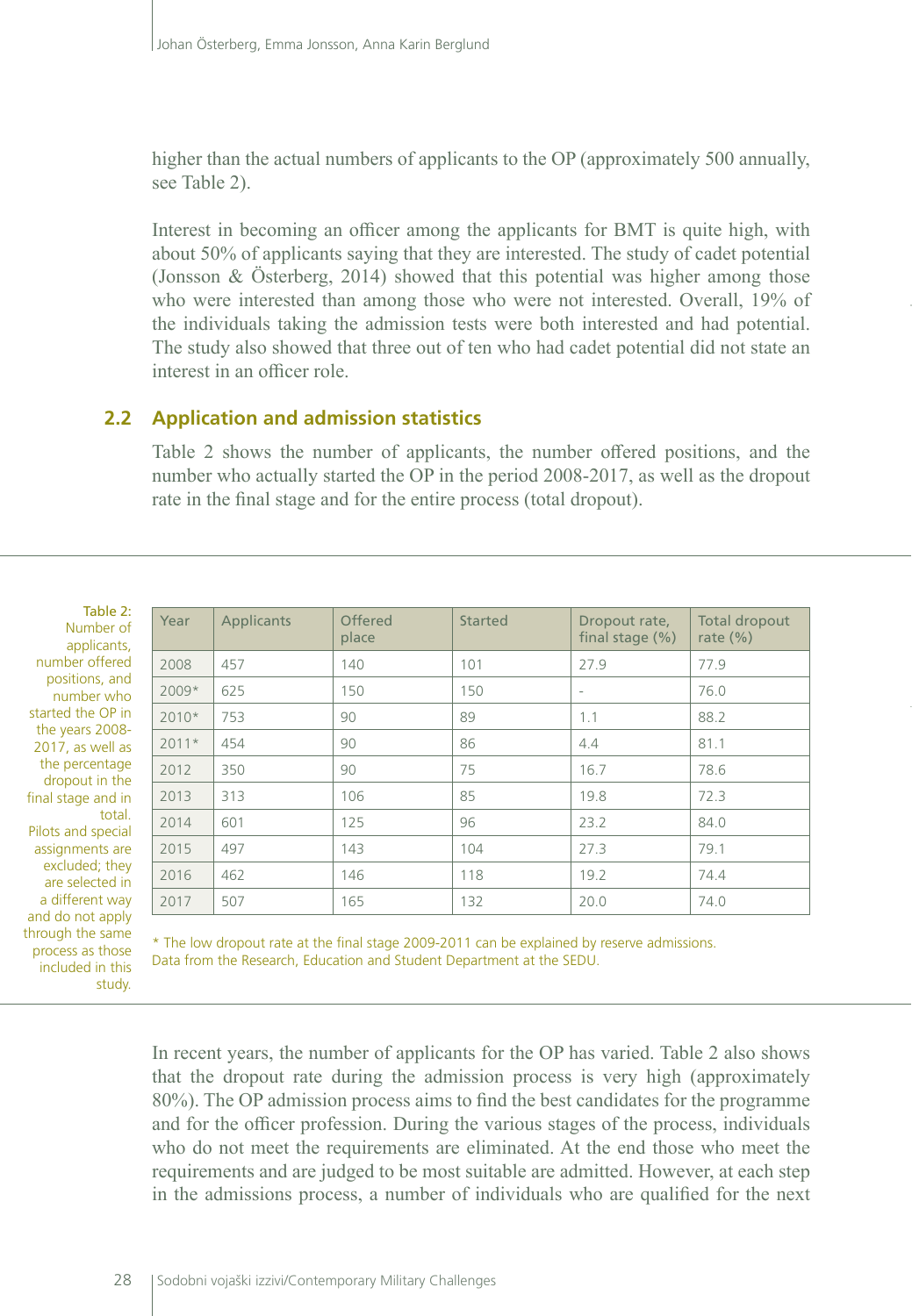stage choose to drop out for various reasons. Figure 1 shows the dropout rate for the OP 14-17, 15-18, 16-19 and 17-20 at each stage in the admission process.<sup>3</sup> The lines represent the proportion of applicants who succeed in the process overall. The bars represent the proportion of applicants who continue to the next stage from the previous stage.4



In general the lines and bars show a similar pattern, but there are some year specific variations. As shown in Table 2, the number of applications almost doubled in 2014 in comparison to 2013. 2014 was the first year that applications were administered by the general website for applications to Swedish universities. Even though numbers increased, several applicants did not meet the basic qualifications for the OP, e.g. they had no basic military training. This led to a higher dropout rate of applicants in 2014 than, for example, 2015, and this dropout affected the proportion of applicants who succeeded in passing the admission tests. In the end, 16% of the applicants in 2014 started the OP. This percentage has increased every year since then, and in the following sections we will discuss possible reasons why. In 2015, 21% of the applicants started the OP; however, in that year a higher proportion of applicants did not pass test 2, were ineligible, or chose not to start the OP. In 2016 and 2017 the proportions succeeding in the admission process were quite similar. In comparison with 2015, these two years also had a slightly higher proportion of applicants who were eligible for the OP after the tests, and a higher proportion of applicants who were admitted to and started the OP.

*<sup>3</sup> OP 14-17 started in 2014 and graduated 2017, OP 15-18 started in 2015 and graduated 2018, and so on.*

*<sup>4</sup> In 2016 the admission process changed slightly and the two test occasions were replaced by one, the aim being to reduce the dropout between the two tests. Hence the lines and bars from OP16-19 and OP 17-20 start later in the process.*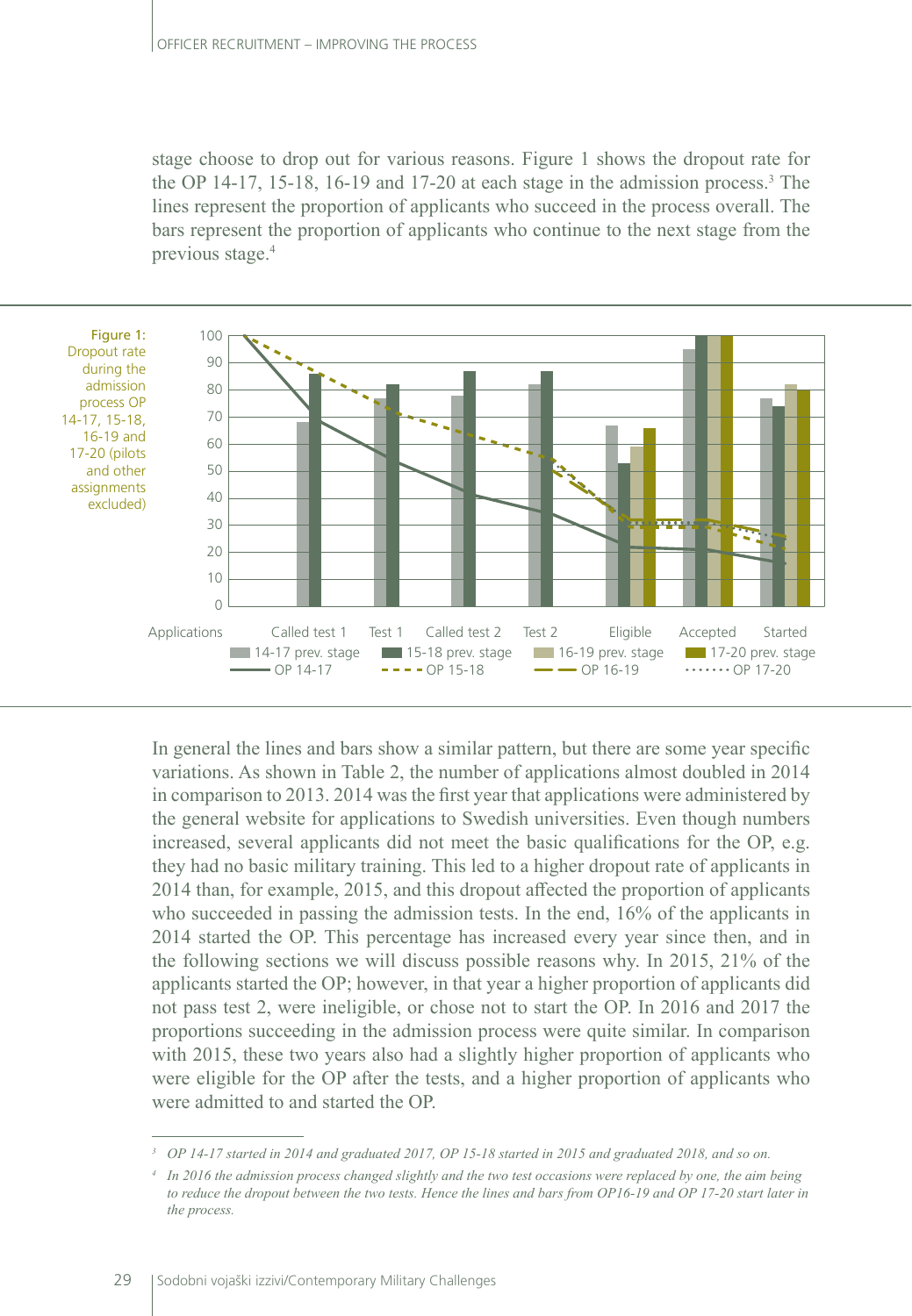Ideally, all qualified individuals would move on to the next stage in the admission process, but as Figure 1 shows, this is not the case. A study was set up to find out the reasons for voluntary dropout at three different stages of the admission process (before Test 1, Test 2 and Admitted). The demographics of the respondents who failed to make the next stage are shown in Table 3. Because of the small sample sizes, the Table shows actual numbers and not percentages.

| Table 3:<br>Demographic                     | Test 1         |                | Test 2         |                | <b>Admitted</b> |
|---------------------------------------------|----------------|----------------|----------------|----------------|-----------------|
| variables for                               | OP 14-17       | OP 15-18       | OP 14-17       | OP 15-18       | OP 15-18        |
| participants in<br>$\Gamma$<br>the dropout  | 43             | 44             | 12             | 13             | 20              |
| study, in<br>Age $(M, SD)$                  | 28.0(5.9)      | 28.9(5.7)      | 27.3(5.7)      | 25.9(3.9)      | 24.8(2.9)       |
| numbers (mean<br>Gender<br>and standard     |                |                |                |                |                 |
| deviation for<br>Female                     | 3              | 3              | 1              | 1              | $\overline{2}$  |
| age).<br>Male                               | 40             | 41             | 11             | 12             | 18              |
| <b>University experience</b>                | 27             | 26             | 6              | $\overline{7}$ | 9               |
| <b>Basic military training</b>              |                |                |                |                |                 |
| Conscription                                | 30             | 34             | 6              | 10             | $\overline{7}$  |
| Volunteer + preparatory<br>officer training | $\overline{2}$ | 1              | $\bigcap$      | $\Omega$       | 7               |
| Volunteer $+9$ month<br>employment          | 12             | $\overline{7}$ | 6              | $\overline{3}$ | 6               |
| Occupation                                  |                |                |                |                |                 |
| Military                                    | 10             | 5              | 10             | 9              | 16              |
| Civilian                                    | 31             | 36             | $\overline{2}$ | 4              | $\overline{4}$  |
| <b>Officer in the family</b>                | 6              | 8              | 1              | $\Omega$       | 8               |

The applicants who dropped out at the earlier stages were older than the applicants who dropped out later, and also older than the cadets generally (mean age 24 years at the start of the OP). More than half of them had experience from university studies and were more often civilians rather than military. Applicants who voluntarily dropped out at test 2, and after being admitted to the OP, were more often military personnel employed by the SAF  $(p < 0.01)$ .

# **2.3 Dropout rate during the selection process**

The reasons why applicants failed to attend the tests varied (work, studies, or temporary illnesses such as influenza). Some applicants indicated that they could not attend the test and had tried to change the date. Several applicants stated that they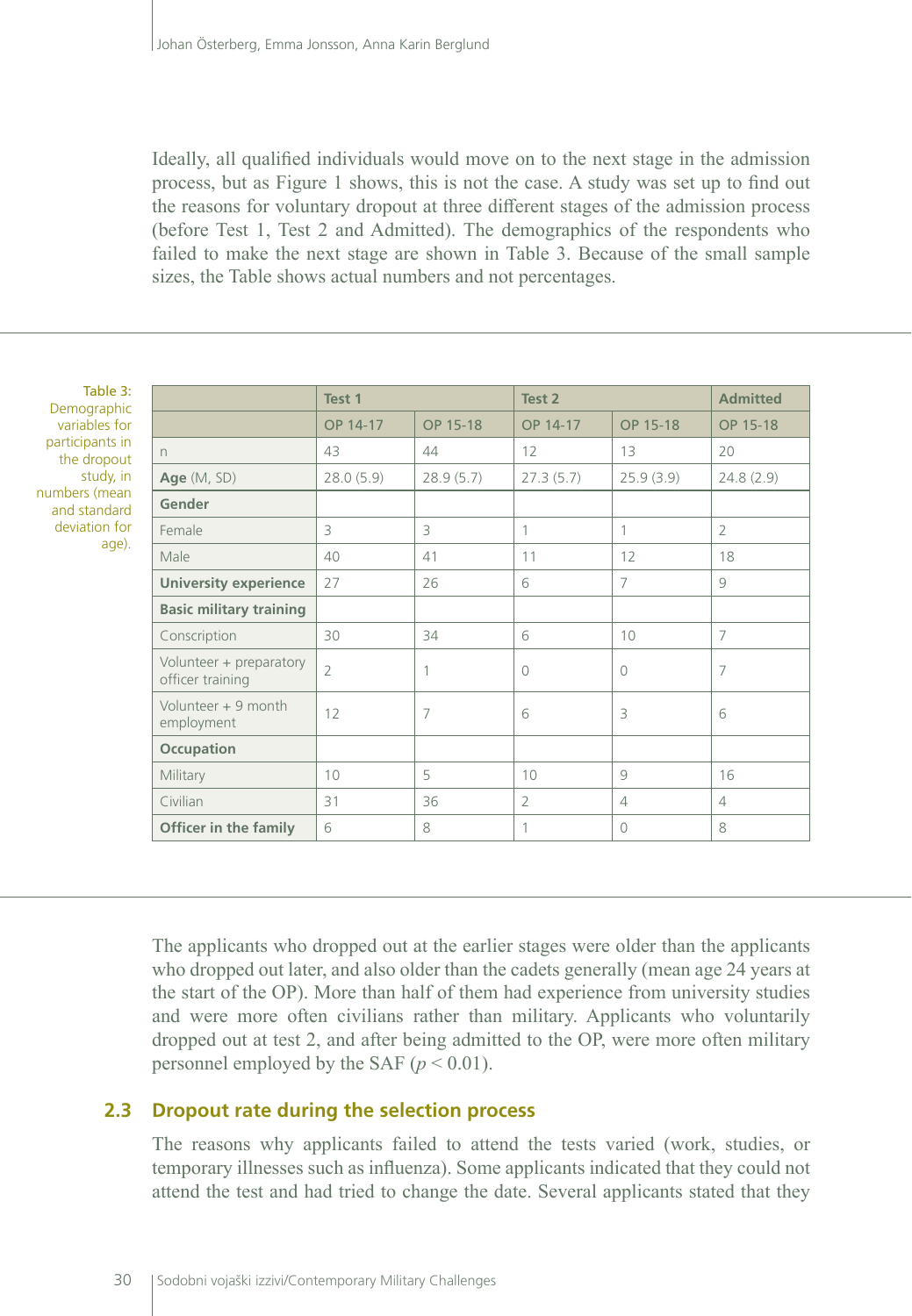had not received an invitation to the tests at all or on time. Another common reason for applicants not attending tests was that they thought that they would not meet the requirements. This indicates that failures to attend could have been prevented in some cases. After 2014, the system became more flexible, which meant that the applicants had a greater chance of attending test 1.

The applicants who made it through the whole admission process and were admitted to the OP but turned down their position often had several reasons for doing so. The most common reason was that they already held, or had been offered, other employment in the SAF. Very often these were attractive positions, including offers to go on international operations. Many applicants had also been admitted to NCO training, and chose that career path instead. Others had received an attractive civilian job offer or chosen civilian studies. Some chose an alternative military engagement in order to gain more experience before they started the OP. Other factors that emerged were financial reasons, family and life situations, and some experienced a lack of confidence in the SAF. Some of those who had done the preparatory officer training were dissatisfied with the training. This dissatisfaction was based on uncertainties and a lack of structure, as well as a lack of information about admission to the OP and unclear career opportunities.

Most applicants who underwent the entire admission process thought the procedure and the tests were relevant. However, some thought that the admission process was too extensive and some felt that it was irrelevant to repeat tests they had already passed in order to enter BMT. Nevertheless, they still saw the benefits of the tests and ultimately thought it was better to test too much than not enough. One applicant thought the requirements could be tougher.

Applicants were asked if they would apply for the OP again; the results are shown in Table 4.

| Table 4:<br>Future          |                  | Test 1   |          | Test 2   |          | <b>Admitted</b> |
|-----------------------------|------------------|----------|----------|----------|----------|-----------------|
| application,                |                  | OP 14-17 | OP 15-18 | OP 14-17 | OP 15-18 | OP 15-18        |
| percentage<br>* Response    | Already applied* | 24       |          | 50       |          |                 |
| option only                 | Yes              | 26       | 41       | 25       | 31       | 89              |
| applicable for<br>OP 14-17. | <b>No</b>        |          | 14       | 8        |          |                 |
|                             | Don't know       | 43       | 45       | 17       | 69       | $\Omega$        |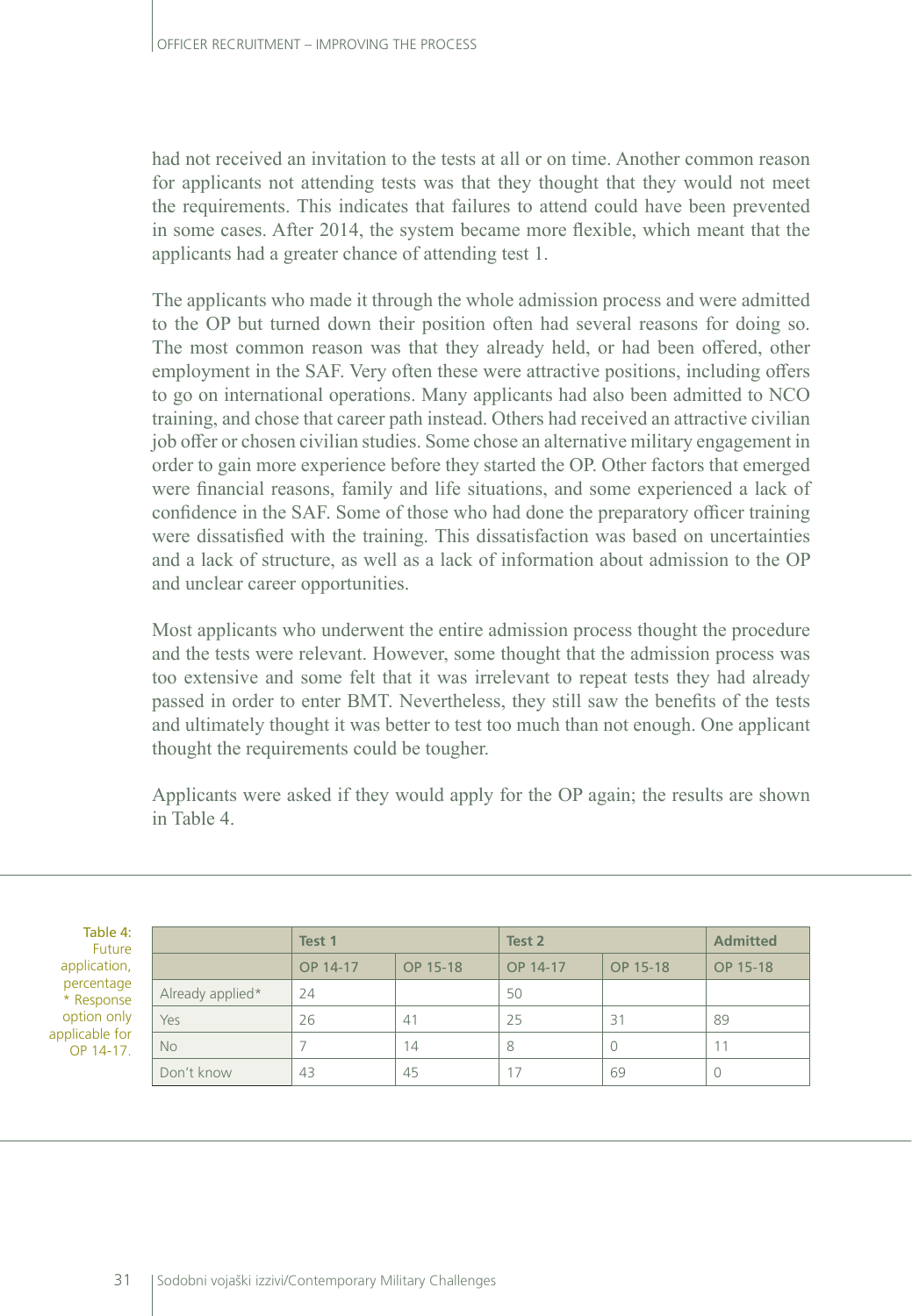Only a few applicants said that they would not apply for the OP again. Applicants for the OP 14-17 were surveyed one year after the admission process, when the application process for the OP 15-18 had already started. The results showed that almost 25% of the dropouts at test 1 applied again, as did 50% of the dropouts at test 2. For some respondents this could have been a hypothetical question. One respondent stated in a telephone interview that of course it was possible, but only if an alternative job turned out to be a disappointment, which at the time seemed unlikely.

#### **2.4 Measures**

Based on the results from the project the SEDU took measures, and the flexibility and adaptability in the selection process have increased. Today possible cadets do not miss the chance to start the OP because they have the flu in January; instead the date of the test can be rearranged. Earlier studies of recruitment in a Swedish military context show that personal contact is important when attracting and recruiting young people to the armed forces (Jonsson & Österberg, 2017; Österberg, 2017). For this reason one of the measures taken to enhance the recruitment and selection process was to start a project called "A Cadet Calls" in 2015. Cadets phoned the applicants and gave them information about the OP, accommodation at the Military Academy, and other aspects of life as an officer cadet, as well as listening and responding to the applicants' questions.

Results from "A Cadet Calls" showed that six areas were most prevalent during the calls: the selection process (when, where, how), basic needs (food, travel, insurance), academic content (courses, essays, and exams), military content, semesters spent at an SAF arms and service schools, and career development.

A year later, in 2016, this measure was expanded, and the admitted applicants were contacted by their future platoon commander.

In all, the contact process is now as follows:

- 1. Every applicant gets a welcome email from the OP management, with information and useful telephone numbers and website addresses; furthermore, the applicants get useful information on how to prepare themselves for the upcoming physical and cognitive tests;
- 2. Every applicant is invited to an information evening with cadets from the OP;
- 3. There is an open house at the Military Academy for those already employed in the SAF, and those who have applied to the OP;
- 4. For those admitted to the OP, their future platoon commander phones and introduces themselves and answers questions;
- 5. Those admitted to the OP receive an email from the OP management providing information about the start of the programme.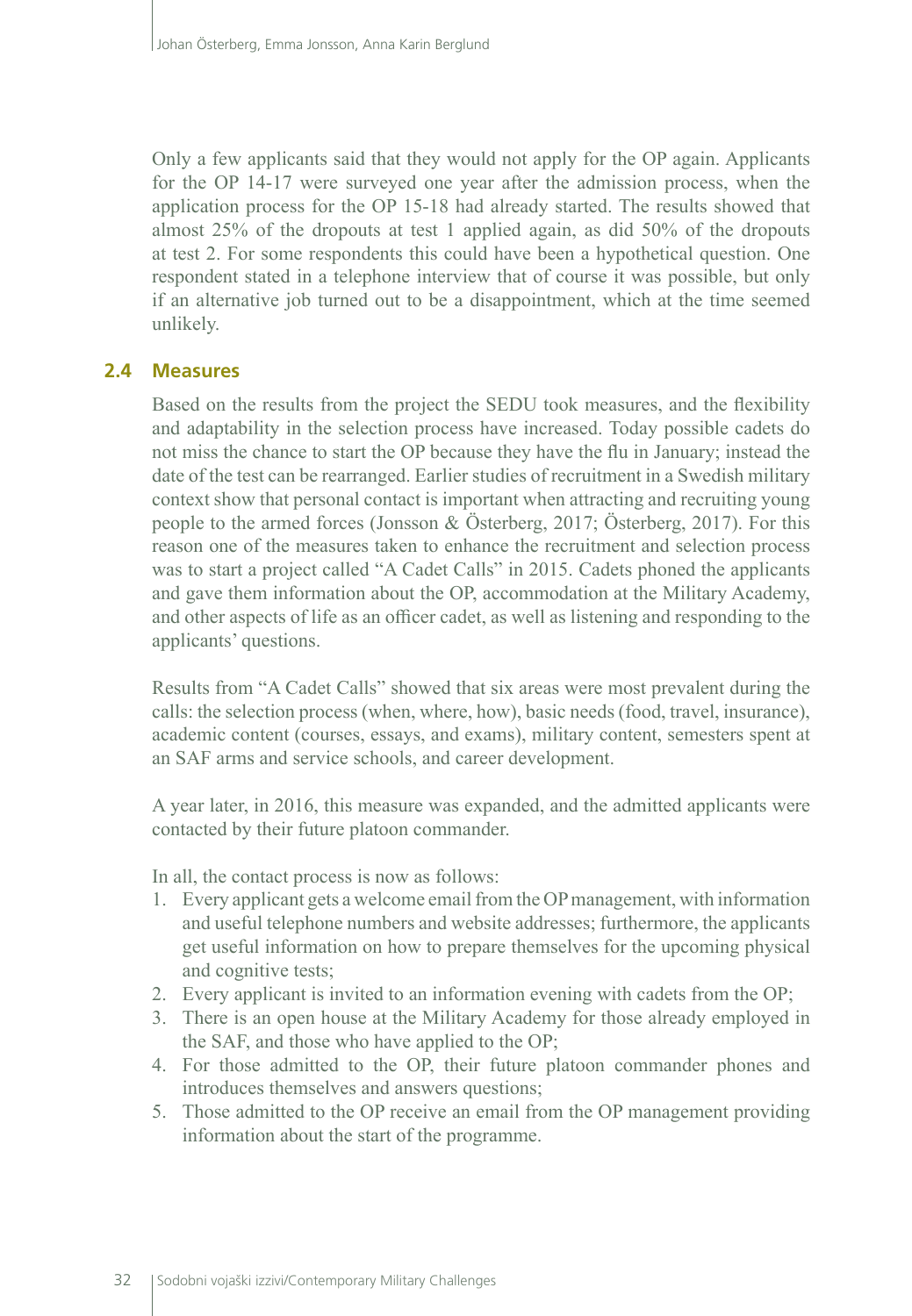#### **Discussion**

The aim of this project was to examine recruitment to and selection for the OP, with the purpose of identifying success factors and areas for improvement. The demographic distribution in Sweden makes it difficult for organizations to recruit qualified personnel, and in combination with this, Sweden also has a historically low rate of youth unemployment. These conditions make the attractiveness of the SAF in general, and the OP in particular, of utmost importance in manning the military with officers. For these reasons, communication to the young and the messages the SAF sends out need to be improved. Several major industrial companies consciously work to recruit young people who are attractive to the labour market (i.e. people in the OP target group). The SAF needs to improve its recruitment strategies, as it is fighting with more experienced companies for the best candidates.

Ideally, all applicants who are invited to the tests should complete them, and all those selected for the OP should start the programme. The number lost due to "selfselected" dropout (i.e. not attending tests, and turning down the offer to start the OP), corresponds with the number of cadets who actually start the OP. Each individual who drops out late in the process has cost a lot of money in terms of testing, advertising and recruitment. Whether or not the applicants who do not attend the tests have the qualifications to start the OP is unknown; however, it is likely that some of them at least have what is required. One of the reasons stated for not attending the tests was that the individual doubted their ability to pass the tests. Previous studies (e.g. Jonsson & Carlstedt, 2012) have shown that there is a covariation between applicants' goals and their qualities. It is possible that the applicants have good selfawareness of their qualities, and that this form of self-selection not is unfavourable. Nevertheless, it may be worth keeping in touch with these individuals, and through training tips, apps, information, mentor programmes etc. retain their interest and improve their ability to pass the tests and the training. Furthermore, the SAF needs to restore the local geographical links to a unit when recruiting, in order to improve the possibility of more personal contact with those interested in the OP.

An additional ambition of the project was to introduce measures based on the results intended to increase recruitment efficiency, and the proportion of individuals who enter the OP. The measures taken seem to have paid off. Results indicate that repeated personal contact with cadets and officers has a positive impact on recruitment to the OP, and the percentage of applicants who start the OP has increased from 16% to 26%. Maybe early actions, such as those suggested above, could improve the results even more.

Another factor that further advocates the benefits of contacting previous applicants to the OP is that many who drop out from the selection process are still interested in starting the OP. When individuals who did not attend test 2 in 2014 were contacted in the spring of 2015, half of them had already applied for the OP 2015-18, and 25% were considering applying again. Only one of those who declined the offer of a position on the OP 15-18 had dismissed a future at the OP. We received many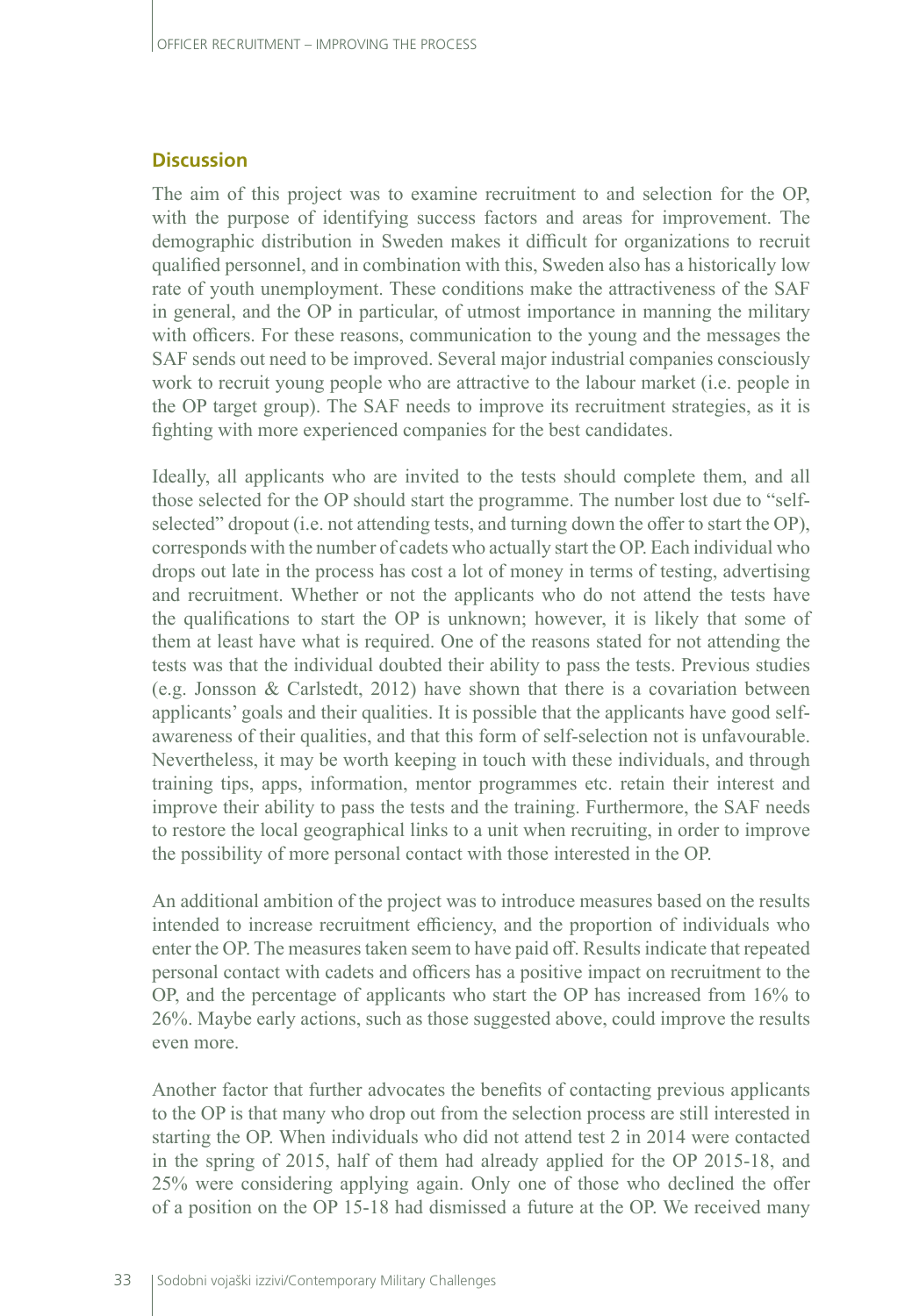positive responses when we contacted those who had declined a position on the OP, but some thought it was strange that nobody had been interested in them and contacted them before. These results are well in line with those of Jordan et al. (2015), who found that military cadets' decisions to sign a contract were significantly related to perceived organizational support.

The results of the present study show that about 10% of those applying for BMT have the potential to be admitted to the OP. The project proposes that these individuals should be identified during the admission test to BMT, and informed about their capabilities, as well as about the OP and the officer profession. The OP potential study also highlights another important area, namely that approximately 1,600 individuals per year have the capability required to start the OP, indicating an idea of the minimum size of the potential recruitment pool. However, the number of people actually applying for the OP annually is significantly lower. The project suggests that it would be beneficial to approach those individuals who already have shown interest in the SAF and also have potential (see Jonsson & Österberg, 2017).

Furthermore, the results shows that those withdrawing their applications early in the selection process are generally older and have higher academic qualifications. The SAF needs to be able to offer something different to these applicants. At the moment, a revised OP is being proposed, where individuals who already have a college degree can complete a shorter version of the OP.

Applicants who drop out later in the process are often employed by the SAF and a common reason for choosing not to start the OP was that they chose the shorter NCO training instead. To some extent, the SAF in general, and military units in particular, are the OP's biggest competitor. For officers working at platoon level, it can be difficult to lose their best soldiers for three years, thus creating vacancies. Here the military units must become better at promoting the OP, in order to guarantee the best for the overall personnel supply of the SAF, instead of looking at their own best.

It is important to continue studies of applicants and those admitted to the OP, because the supply of officers is an important task for the SAF. The number of soldiers recruited is irrelevant, if there are no officers who can train them.

The project to evaluate the selection for and recruitment to the OP will continue with a qualitative follow-up of the training at the SAF arms and service schools.

#### **Bibliography**

- *1. Apt, W. (2005). The security implications of demographic change: American and European perspectives. pp.85-96 in LBJ Journal of Public Affairs, Fall.*
- *2. Hedlund, E. (2011). Civil–Military Control over the Swedish Military Profession. An Analysis from the Perspective of Officer Rank and Officer Education. Armed Forces and Society, 39(1), pp.135-157.*
- *3. Henning, C. A. (2006). Army Officer Shortages: Background and Issue for Congress. Washington D.C. Congressional Research Service.*